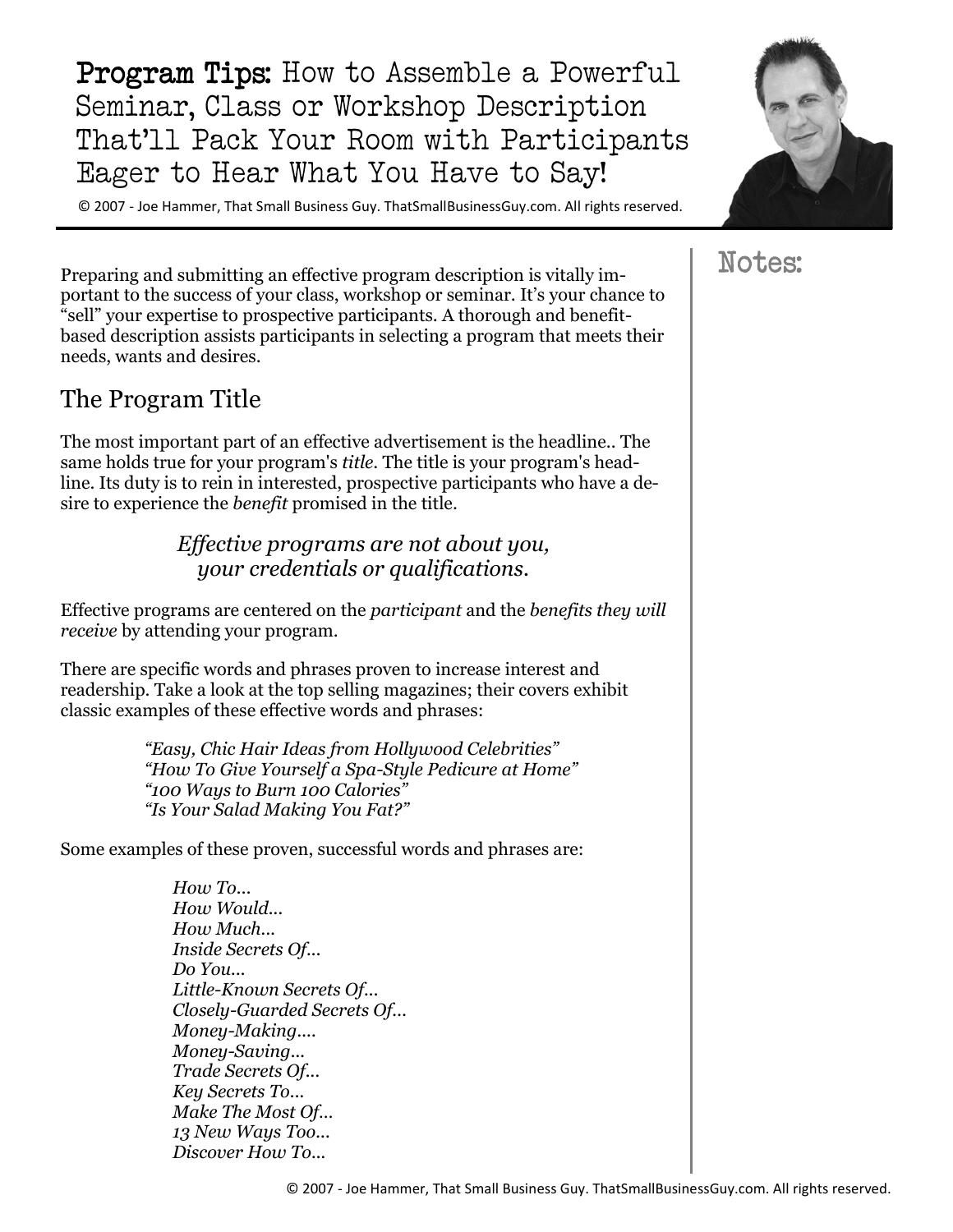In my opinion, the most powerful of these words are "You" "Your" and "How To"

We're all busy. For this reason I believe we embrace information that assists us in discovering tips, tricks, techniques and methods to make things better, easier, quicker (to use or implement in our lives).

Focusing on the "better, easier, and happier" is the key to great "how to" program titles and content.

This may be the most famous "how to" headline ever written:

*"How to Win Friends and Influence People"* 

Other examples:

*"How to Save Time and Get Things Done" "How to Get a Better Job and Make More Money" "How to Save Money and Retire Rich"* 

Using the words "You" or "Your" in the headline personalizes it by attaching the benefit of the headline to the reader.

Here's a popular "You" headline:

"*Do You Make These Mistakes in English?"* 

Combining "How To" with "You" can make a powerful combination:

 *"How You Can Tighten Your Abs in Only 5 Minutes a Day"* 

Adding a touch of *fear* can make a program title even more enticing:

 *"7 Painful Ways You Lose Money Every Month"* 

Notice the two previous examples have time qualifiers: *"only 5 minutes a day"* and *"every month."* 

Without these qualifiers, note how the program title is not as enticing:

*"How You Can Tighten Your Abs" "7 Painful Ways You Lose Money"* 

The purpose of your program title is to capture the attention of the people you want to reach, enticing them to read the subtitle for a more-detailed explanation of your program's content.

> **Cook Yourself Thin** *Skinny Meals You Can Make In Minutes*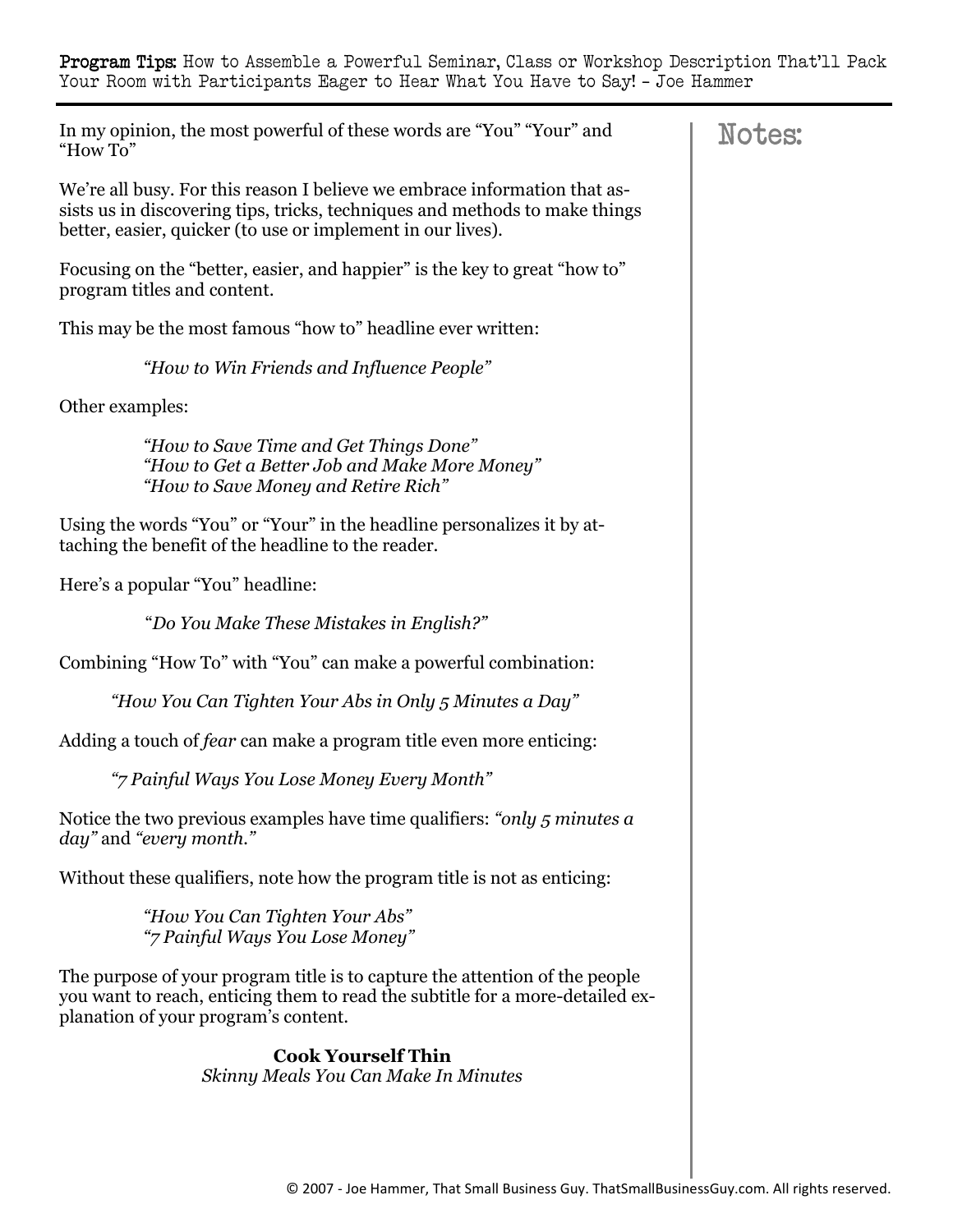**The Ultimate Depression Survival Guide**  *Protect Your Savings, Boost Your Income, and Grow Wealthy Even in the Worst of Times*  **Don't Pee on My Leg and Tell Me It's Raining**  *America's Toughest Family Court Judge Speaks Out*  Give thought to an appealing subtitle. Be certain it entices the reader's interest into wanting to know more. In doing so, it will do its job by leading them into the program's description. The Program Description Your program description should clearly state the topic, how it will be addressed and what participants can expect to learn. Consider starting your description with a hook question, For example, *"Do you find yourself struggling with \_\_\_\_\_\_\_\_\_\_\_\_\_\_\_\_?"*  Then sum up, in a few simple sentences, what a participant will experience as an end-result of your program. Summarize the key components of your program: *"You will learn how to \_\_\_\_\_\_\_\_." "Using \_\_\_\_\_\_\_\_ you will develop skills in \_\_\_\_\_\_\_\_\_." "The [program] will include demonstrations of \_\_\_\_\_\_" "You will also receive materials and resources to assist in \_\_\_\_\_\_\_\_"*  The Program Bullet Points Instead of being too verbose in your description, use bullet points to highlight the major benefits the participants will receive by attending your program. Write each of them as if they were a headline or program title. Effective bullet points: • Are brief Use powerful verbs to start each in order to create dynamism List the highlights of each information point Take up only three to six lines – more are just as exhausting to the eye as paragraphs Appear only once in your program description

## Notes: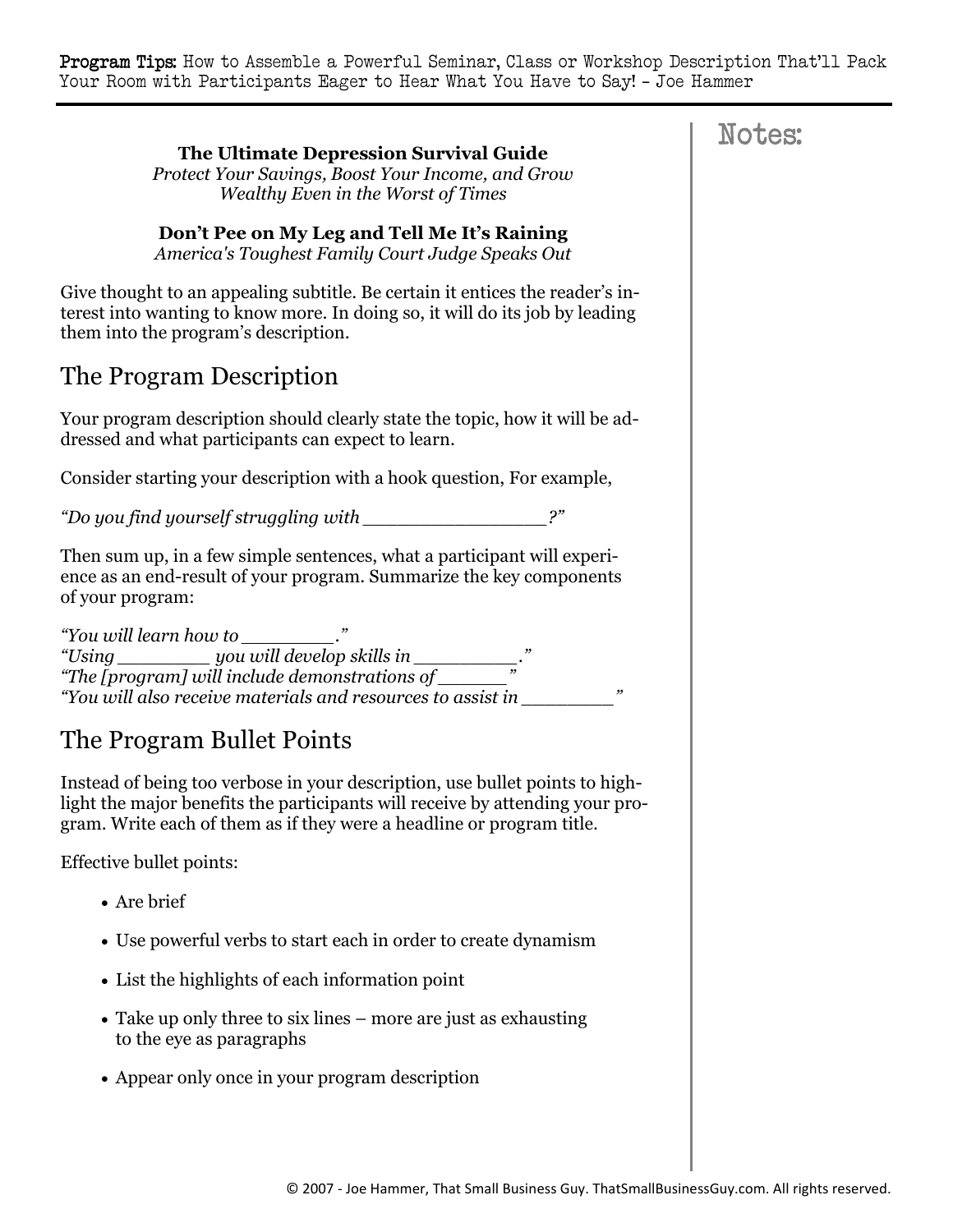# The Program Subtitle

Here are some examples of book titles, where the subtitle reinforces and further clarifies the title:

Paragraphs are easier to read when they've been broken up by bullets. Our brain processes "spurts of information" more easily than long paragraphs. It's less fatiguing to our eyes.

Readers like bullet points because they can:

- Get the main points quickly
- Understand what's being offered in the least amount of time
- Give their brains a break from long paragraphs of information

Give thought to your content bullet points. Make them influential, benefit-rich blurbs of your program's content!

## The Program's Call to Action

Once I've been lured by your program's interesting title, subtitle, sharp descriptive summary and benefit-rich bullet points, it's time to ask for the sale! Or, in your case, request their attendance to your program!

The call to action is simply telling the reader of your information what action you want them to take next: *Call now. Click here. Register now.* 

Consider a registration deadline or "early bird" discount. The latter will entice the reader to register now, opposed to coming back to do so later. Studies have proven the fact that an effective call to action significantly increases response.

#### Now Get To Work!

Keep your program description brief, concise and full of participant benefits.

If the prospective attendee requires more details of your program's content, include it in a PDF program flyer, available for the prospective participant to download or obtain in hard copy form. Assemble your program flyer in the same fashion described in this report.

I've attached a FREE BONUS – Some sample title formulas to get your creative juices flowing… Enjoy!

# *Good luck with your program!*

## Notes: